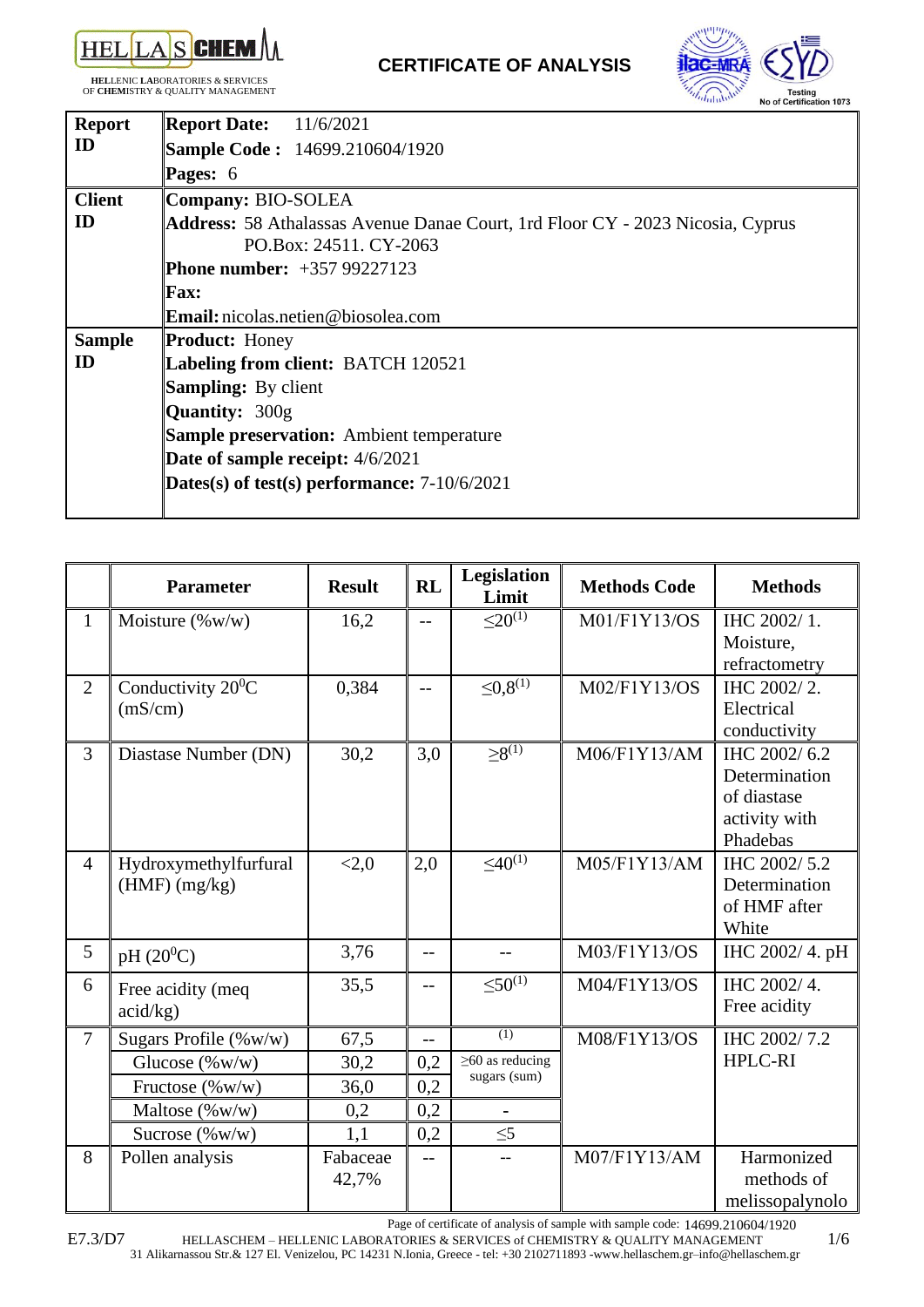



| <b>HELLENIC LABORATORIES &amp; SERVICES</b> |  |
|---------------------------------------------|--|
| OF <b>CHEM</b> ISTRY & QUALITY MANAGEMENT   |  |

|    |                                       | Rosaceae<br>33,9%<br>see Table 1                           |              |                   |              | gy.<br>Apidologie,<br>$35:18-$<br>25 (2004) |
|----|---------------------------------------|------------------------------------------------------------|--------------|-------------------|--------------|---------------------------------------------|
| 9  | Pesticides Residue<br>(mg/kg)         | Not detected<br>$\langle RL \rangle$<br>see Table 2        | 0,01<br>0,04 |                   | M21/GF/OS    | GC/ECD/FPD/<br><b>NPD</b>                   |
| 10 | <b>Antibiotics Residue</b><br>(mg/kg) | Not detected<br>$\langle \text{RL} \rangle$<br>see Table 3 | $4 - 25$     | nd <sup>(2)</sup> | M26/F1Y13/OS | <b>HPLC/MS-MS</b>                           |

RL: Reporting Limit (Limit of Quantification of method). Methods that are accredited (ISO17025:2005) are described with "/AM" at the end of the method's code. Methods out of the scope of accreditation are described with "/OS" at the end of the method's code. Tests performed by subcontractors are identified by the symbol \*. The accreditation number of the subcontractor is referred at the end of this report. All tests are performed in HELLASCHEM facilities, unless differently mentioned in the certificate of analysis.

Notes:

(1) Greek Code of Food & Drinks, articles 67 & 67a

(2) Regulation 37/2010/EC and its amendments

(3)Regulation 1881/2006/EC and its amendments

(4)HARMONISED METHODS OF THE INTERNATIONAL HONEY COMMISSION, 2002

Table 1: Pollen qualitative and quantitative analysis

| No of grains (per $10g$ of honey)          | 26100             |
|--------------------------------------------|-------------------|
| Dominant grain (%) of nectariferous grains | Fabaceae 42,7%    |
| Dominant grain (%) of total grains         | Fabaceae $42,1\%$ |

| Nectariferous pollen  | $\frac{0}{0}$ |
|-----------------------|---------------|
| species               |               |
| Thymus                | 0,6           |
| Acanthaceae           | 2,3           |
| Anacardiaceae         | 1,2           |
| Apiaceae - umbelifeae | 1,2           |
| Apsacaceae            | 1,2           |
| Asteraceae            | 0,6           |
| <b>Brassicaceae</b>   | 1,8           |
| Ericaceae             | 5,8           |
| Fabaceae -leguminosae | 42,7          |
| Liliaceae             | 2,3           |
| Meliaceae             | 0,6           |
| Mimosaceae            | 1,2           |
| Myrtaceae             | 4,7           |
| Rosaceae              | 33,9          |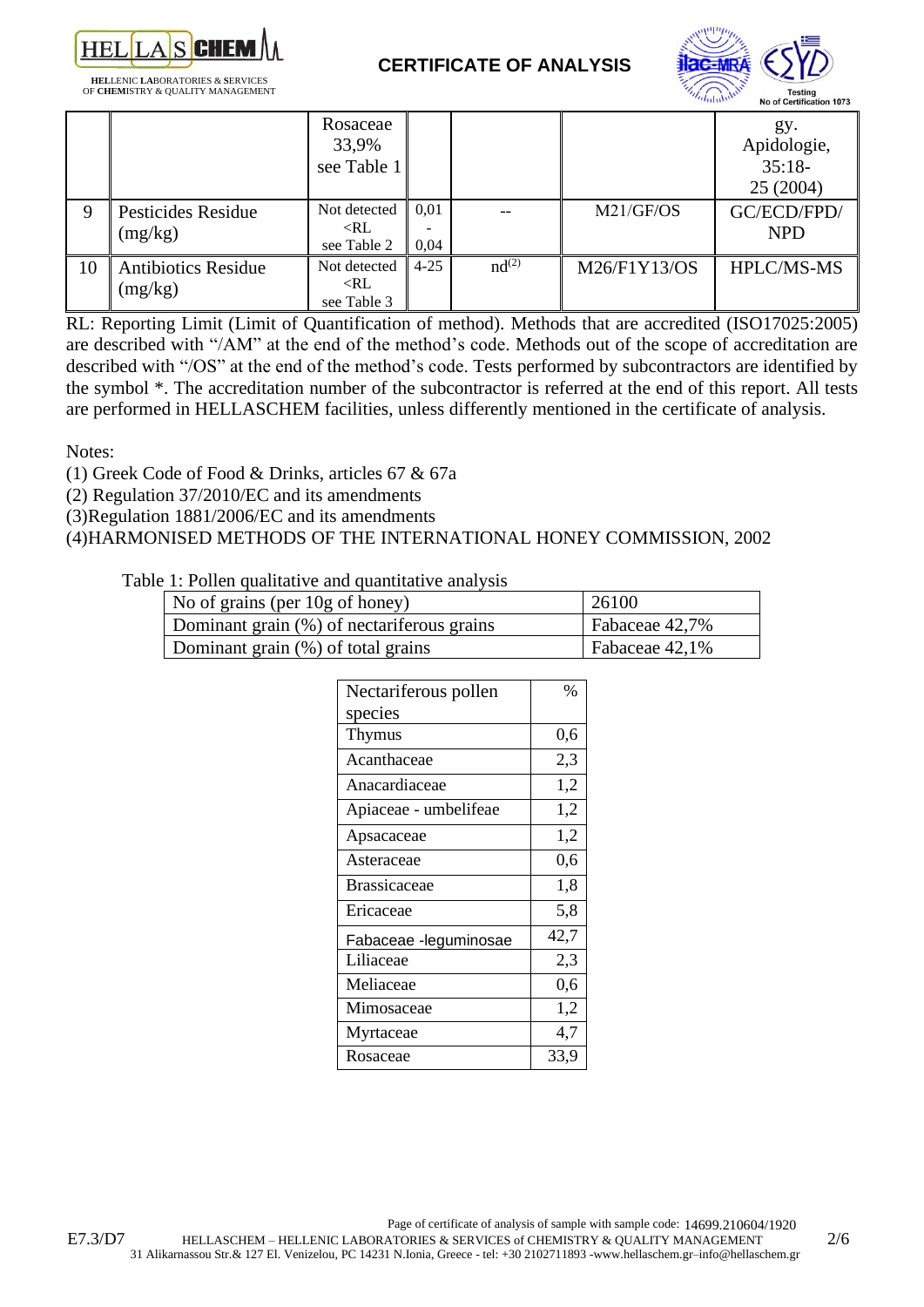



#### **Table 2: Pesticides Residue - Results**

|                | Substance           | <b>RL</b>          |    | Substance              | <b>RL</b>               |
|----------------|---------------------|--------------------|----|------------------------|-------------------------|
|                | Acephate            | $<0,010$ ppm       | 45 | Cyhalothrin $-\lambda$ | $\sqrt{0.010}$ ppm      |
| $\overline{2}$ | Acetochlor          | $<0,010$ ppm       | 46 | Cymiazol               | $<0,010$ ppm            |
| 3              | Acrinanthrin        | $<0,010$ ppm       | 47 | Cypermethrin           | $<0,010$ ppm            |
| $\overline{4}$ | Alachlor            | $<0,010$ ppm       | 48 | DDD - op               | $<0,010$ ppm            |
| 5              | Aldicarb sulfone    | $<0,010$ ppm       | 49 | DDD - pp               | $<0,010$ ppm            |
| 6              | Aldicarb sulfoxide  | $<0,010$ ppm       | 50 | $DDE$ - $op$           | $<$ 0,010ppm            |
| 7              | Aldrin              | $\sqrt{0.010}$ ppm | 51 | DDE - pp               | $\overline{<}0,010$ ppm |
| 8              | Ametryn             | $<0,010$ ppm       | 52 | DDT - 0,p              | $<0,010$ ppm            |
| 9              | Amitraz             | $<0.010$ ppm       | 53 | $DDT - p,p$            | $<0,010$ ppm            |
| 10             | Atrazine            | $<0,010$ ppm       | 54 | Deltamethrin           | $<0,010$ ppm            |
| 11             | Azinphos ethyl      | $<0,010$ ppm       | 55 | Demeton S methyl       | $<0,010$ ppm            |
| 12             | Azinphos methyl     | $<0,010$ ppm       | 56 | Desmedipham            | $<$ 0,010ppm            |
| 13             | Benfularin          | $<0,010$ ppm       | 57 | Desmetryn              | $<0,010$ ppm            |
| 14             | Benfuracarb         | $<0,010$ ppm       | 58 | Diazinon               | $<0,010$ ppm            |
| 15             | Benomyl             | $<0.010$ ppm       | 59 | Dichlorvos             | $<0,010$ ppm            |
| 16             | Bifenox             | $<0,010$ ppm       | 60 | Dicrotophos            | $<0,010$ ppm            |
| 17             | Bifenthrin          | $<0,010$ ppm       | 61 | Dieldrin               | $<$ 0,010ppm            |
| 18             | Bromophos ethyl     | $<0,010$ ppm       | 62 | Dimethoate             | $<0,010$ ppm            |
| 19             | Bromophos methyl    | $<0,010$ ppm       | 63 | Dimoxystrobin          | $<$ 0,010ppm            |
| 20             | Bromopropylate      | $<0,010$ ppm       | 64 | Diniconazole           | $<$ 0,010ppm            |
| 21             | Cadusaphos          | $<0,010$ ppm       | 65 | Dinitramine            | $<0,010$ ppm            |
| 22             | Captafol            | $<0,010$ ppm       | 66 | Dinocap                | $<0,010$ ppm            |
| 23             | Captan              | $<0,010$ ppm       | 67 | Ditalimfos             | $<$ 0,010ppm            |
| 24             | Carbaryl            | $<0,010$ ppm       | 68 | Ditalimfos             | $\overline{<}0,010$ ppm |
| 25             | Carbendazim         | $<0,010$ ppm       | 69 | Endosulfan-a           | $<0,010$ ppm            |
| 26             | Carbofuran          | $<0,010$ ppm       | 70 | Endosulfan-b           | $<$ 0,010ppm            |
| 27             | Chlordan - cis      | $<$ 0,010ppm       | 71 | Endosulfan sulfate     | $<$ 0,010ppm            |
| 28             | Chlordan - trans    | $<$ 0,010ppm       | 72 | Endrin                 | $<0,010$ ppm            |
| 29             | Chlordinafop        | $<0,010$ ppm       | 73 | Esfenvalerate          | $<0,010$ ppm            |
| 30             | Chlorfenapyr        | $<$ 0,010ppm       | 74 | Etaconazole            | $<0,010$ ppm            |
| 31             | Chlorfenvinphos     | $<0,010$ ppm       | 75 | Ethalfluralin          | $<0,010$ ppm            |
| 32             | Chlorobezilate      | $<0,010$ ppm       | 76 | Ethion                 | $<0,010$ ppm            |
| 33             | Chlorothalonil      | $<0,010$ ppm       | 77 | Ethionfencarb          | $<0,010$ ppm            |
| 34             | Chlorpyrifos        | $<0,010$ ppm       | 78 | Ethoprophos            | $<0,010$ ppm            |
| 35             | Chlorpyrifos methyl | $<0,010$ ppm       | 79 | Etoxazol               | $<0,010$ ppm            |
| 36             | Climbazol           | $<0,010$ ppm       | 80 | Fenbuconazole          | $<0.010$ ppm            |
| 37             | Clothianidine       | $<0,010$ ppm       | 77 | Ethionfencarb          | $<0,010$ ppm            |
| 38             | Coumaphos           | $<0,010$ ppm       | 78 | Ethoprophos            | $<0,010$ ppm            |
| 39             | Crimidine           | $<0,010$ ppm       | 79 | Etoxazol               | $<0,010$ ppm            |
| 40             | Cyanazine           | $<0,010$ ppm       | 80 | Fenbuconazole          | $<0,010$ ppm            |
| 41             | Crimidine           | $<0,010$ ppm       | 81 | Fenhexamid             | $<0,010$ ppm            |
| 42             | Cyanazine           | $<0,010$ ppm       | 82 | Fenamiphos             | $<0,010$ ppm            |
| 43             | Cymoxanil           | $<0,010$ ppm       | 83 | Fenamiphos sulfone     | $<0,010$ ppm            |
| 44             | Cyfluthrin          | $<0,010$ ppm       | 84 | Fenarimol              | $<0,010$ ppm            |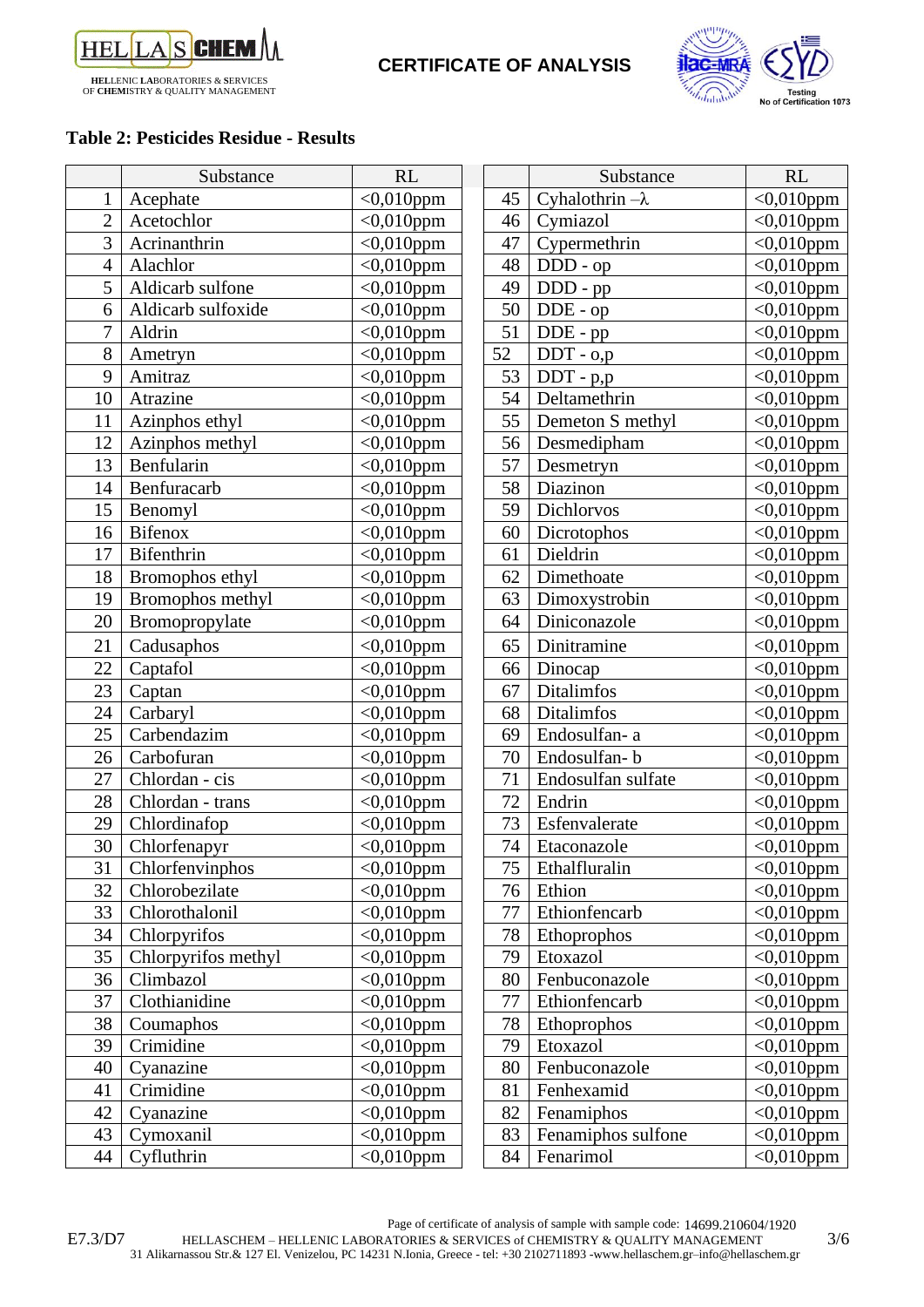

**HEL**LENIC **LA**BORATORIES & **S**ERVICES OF **CHEM**ISTRY & QUALITY MANAGEMENT

## **CERTIFICATE OF ANALYSIS**



|     | Substance                | RL           |     | Substance          | <b>RL</b>               |
|-----|--------------------------|--------------|-----|--------------------|-------------------------|
| 85  | Fenitrothion             | $<0,010$ ppm | 133 | Omethoate          | $<$ 0,010ppm            |
| 86  | Fenphos sulfoxide        | $<0,010$ ppm | 134 | Oxyfluorfen        | $<0.010$ ppm            |
| 87  | Fensulfothion            | $<$ 0,010ppm | 135 | Paclobutrazole     | $<$ 0,010ppm            |
| 88  | Fenthion                 | $<0,010$ ppm | 136 | Parathion          | $<$ 0,010ppm            |
| 89  | Fenthion sulfone         | $<0,010$ ppm | 137 | Parathion methyl   | $<$ 0,010ppm            |
| 90  | Fenthion sulfoxide       | $<0,010$ ppm | 138 | Penconazole        | $<$ 0,010ppm            |
| 91  | Fenvalerate              | $<0,010$ ppm | 139 | Pendimethalin      | $<0.010$ ppm            |
| 92  | Fluazinam                | $<0,010$ ppm | 140 | Permethrin         | $<$ 0,010ppm            |
| 93  | Flucythrinate            | $<0,010$ ppm | 141 | Phenmedipham       | $<0,010$ ppm            |
| 94  | Fludioxonil              | $<0,010$ ppm | 142 | Phorate            | $< 0,010$ ppm           |
| 95  | Flumethrin               | $<0,010$ ppm | 143 | Phosmet            | $<$ 0,010ppm            |
| 96  | Fluopicolide             | $<0,010$ ppm | 144 | Phosphamidon       | $<0.010$ ppm            |
| 97  | Fonofos                  | $<0.010$ ppm | 145 | Picolinafen        | $<$ 0,010ppm            |
| 98  | Formothion               | $<0,010$ ppm | 146 | Picoxystrobin      | $<$ 0,010ppm            |
| 99  | Haloxyfop                | $<0,010$ ppm | 147 | Piperonyl butoxide | $\sqrt{0.010}$ ppm      |
| 100 | HCH - a                  | $<0,010$ ppm | 148 | Pirimicarb         | $<0,010$ ppm            |
| 101 | HCH-b                    | $<0,010$ ppm | 149 | Pirimiphos methyl  | $<0,010$ ppm            |
| 102 | $HCH - d$                | $<0,010$ ppm | 150 | Procymidone        | $<$ 0,010ppm            |
| 103 | HCH-e                    | $<0,010$ ppm | 151 | Profoxydim         | $<$ 0,010ppm            |
| 104 | Heptachlor               | $<$ 0,010ppm | 152 | Prometon           | $<0,010$ ppm            |
| 105 | Heptachlor cis epoxide   | $<0,010$ ppm | 153 | Prometryn          | $<$ 0,010ppm            |
| 106 | Heptachlor trans epoxide | $<0,010$ ppm | 154 | Propaquizafop      | $<0,010$ ppm            |
| 107 | Hexachlorobenzene        | $<0,010$ ppm | 155 | Propargyl          | $<$ 0,010ppm            |
| 108 | Hexaflumuron             | $<0,010$ ppm | 156 | Propazine          | $<$ 0,010ppm            |
| 109 | Iprodione                | $<0,010$ ppm | 157 | Propham            | $<0,010$ ppm            |
| 110 | Isodrin                  | $<0,010$ ppm | 158 | Propiconazol       | $<$ 0,010ppm            |
| 111 | Isoproturon              | $<$ 0,010ppm | 159 | Proquinazid        | $<$ 0,010ppm            |
| 112 | Isoxaflutole             | $<0,010$ ppm | 160 | Pyrethrins         | $\sqrt{0.010}$ ppm      |
| 113 | Kresoxim methyl          | $<0,010$ ppm | 161 | Pyridaben          | $<$ 0,010ppm            |
| 114 | Lenacil                  | $<0,010$ ppm | 162 | Pyrifenox          | $<0,010$ ppm            |
| 115 | Lindane (ghch)           | $<0,010$ ppm | 163 | Quinalphos         | $<$ 0,010ppm            |
| 116 | Malathion                | $<0,010$ ppm | 164 | Quinoxyfen         | $<0,010$ ppm            |
| 117 | Methidathion             | $<0,010$ ppm | 165 | Quintozene         | $<0,010$ ppm            |
| 118 | Mecarbam                 | $<0,010$ ppm | 166 | Sethoxydim         | $<0,010$ ppm            |
| 119 | Mecarbam                 | $<0,010$ ppm | 167 | Simazine           | $<0,010$ ppm            |
| 120 | Mepronil                 | $<0,010$ ppm | 168 | Spirodiclofen      | $\overline{<}0,010$ ppm |
| 121 | Meptyldinocap            | $<0,010$ ppm | 169 | Spirodiclofen      | $<0,010$ ppm            |
| 122 | Metamitron               | $<0.010$ ppm | 170 | Tau - fluvalinate  | $<0,010$ ppm            |
| 123 | Metazachlor              | $<0.010$ ppm | 171 | Tebuconazole       | $<0,010$ ppm            |
| 124 | Methacrifos              | $<0,010$ ppm | 172 | Tetradifon         | $<0,010$ ppm            |
| 125 | Methamidophos            | $<0,010$ ppm | 173 | Triadimefon        | $<$ 0,010ppm            |
| 126 | Methoxychlor             | $<0,010$ ppm | 174 | Triazophos         | $<0,010$ ppm            |
| 127 | Metribuzin               | $<0,010$ ppm | 175 | Triflumizole       | $<0.010$ ppm            |
| 128 | Mirex                    | $<0,010$ ppm | 176 | Trifluralin        | $<0,010$ ppm            |
| 129 | Monocritophos            | $<0,010$ ppm | 177 | Triticonazol       | $<$ 0,010ppm            |
| 130 | Nitrofen                 | $<0,010$ ppm | 178 | Vamidothion        | $<0,010$ ppm            |
| 131 | Nuarimol                 | $<0,010$ ppm | 179 | Vinchlozoline      | $<$ 0,010ppm            |
| 132 | Ofurace                  | $<0,010$ ppm | 180 | Zoxamide           | $<0,010$ ppm            |

|     | <i>antiburg</i>    | No of Certification 1073 |
|-----|--------------------|--------------------------|
|     | Substance          | <b>RL</b>                |
| 133 | Omethoate          | $<$ 0,010ppm             |
| 134 | Oxyfluorfen        | $<0,010$ ppm             |
| 135 | Paclobutrazole     | $<$ 0,010ppm             |
| 136 | Parathion          | $<$ 0,010ppm             |
| 137 | Parathion methyl   | $<$ 0,010ppm             |
| 138 | Penconazole        | $<0,010$ ppm             |
| 139 | Pendimethalin      | $<$ 0,010ppm             |
| 140 | Permethrin         | $<$ 0,010ppm             |
| 141 | Phenmedipham       | $<0,010$ ppm             |
| 142 | Phorate            | $<$ 0,010ppm             |
| 143 | Phosmet            | $<0,010$ ppm             |
| 144 | Phosphamidon       | $<$ 0,010ppm             |
| 145 | Picolinafen        | $<$ 0,010ppm             |
| 146 | Picoxystrobin      | $<0,010$ ppm             |
| 147 | Piperonyl butoxide | $<0,010$ ppm             |
| 148 | Pirimicarb         | $<0,010$ ppm             |
| 149 | Pirimiphos methyl  | $<$ 0,010ppm             |
| 150 | Procymidone        | $<0,010$ ppm             |
| 151 | Profoxydim         | $<$ 0,010ppm             |
| 152 | Prometon           | $<$ 0,010ppm             |
| 153 | Prometryn          | $<$ 0,010ppm             |
| 154 | Propaquizafop      | $<$ 0,010ppm             |
| 155 | Propargyl          | $<$ 0,010ppm             |
| 156 | Propazine          | $<0,010$ ppm             |
| 157 | Propham            | $<$ 0,010ppm             |
| 158 | Propiconazol       | $<$ 0,010ppm             |
| 159 | Proquinazid        | $<0,010$ ppm             |
| 160 | Pyrethrins         | $<$ 0,010ppm             |
| 161 | Pyridaben          | $<$ 0,010ppm             |
| 162 | Pvrifenox          | $<0,010$ ppm             |
| 163 | Quinalphos         | $<$ 0,010ppm             |
| 164 | Quinoxyfen         | $<$ 0,010ppm             |
| 165 | Quintozene         | $<$ 0,010ppm             |
| 166 | Sethoxydim         | $<0,010$ ppm             |
| 167 | Simazine           | $<$ 0,010ppm             |
| 168 | Spirodiclofen      | $<0,010$ ppm             |
| 169 | Spirodiclofen      | $<0,010$ ppm             |
| 170 | Tau - fluvalinate  | $<$ 0,010ppm             |
| 171 | Tebuconazole       | $<0,010$ ppm             |
| 172 | Tetradifon         | $<0,010$ ppm             |
| 173 | Triadimefon        | $<0,010$ ppm             |
| 174 | Triazophos         | $<0,010$ ppm             |
| 175 | Triflumizole       | $<$ 0,010ppm             |
| 176 | Trifluralin        | $<0,010$ ppm             |
| 177 | Triticonazol       | $<$ 0,010ppm             |
| 178 | Vamidothion        | $<0,010$ ppm             |
| 179 | Vinchlozoline      | $< 0.010$ ppm            |

Page of certificate of analysis of sample with sample code: 14699.210604/1920

HELLASCHEM – HELLENIC LABORATORIES & SERVICES of CHEMISTRY & QUALITY MANAGEMENT 4/6

31 Alikarnassou Str.& 127 El. Venizelou, PC 14231 N.Ionia, Greece - tel: +30 2102711893 -www.hellaschem.gr–info@hellaschem.gr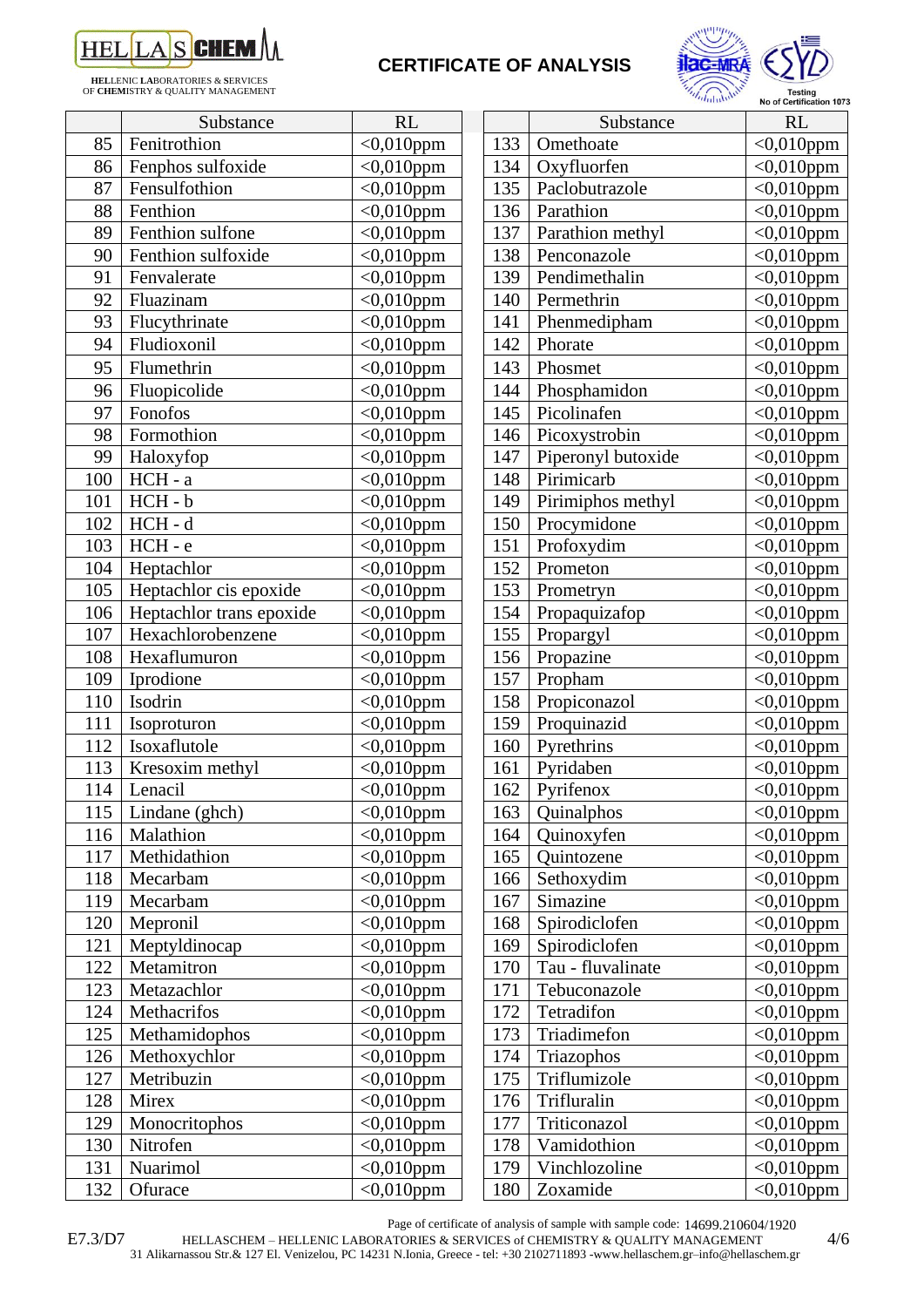



#### **Table 2: Antibiotics Residue**

|                | <b>Antibiotics</b>                 | <b>Result</b> | <b>RL</b>                |
|----------------|------------------------------------|---------------|--------------------------|
| $\mathbf{1}$   | Oxytetracycline dehydrate (µg/kg)  | $<$ 10        | 10                       |
| $\overline{2}$ | Tetracycline hydrochloride (µg/kg) | $<$ 10        | 10                       |
| $\overline{3}$ | Chlorotetracycline.HCl (μg/kg)     | $<$ 10        | 10                       |
| $\overline{4}$ | Doxycycline hydrochloride (µg/kg)  | <10           | 10                       |
| $\overline{5}$ | Sulfadiazine (µg/kg)               | $<$ 10        | 10                       |
| 6              | Sulfabenzamide (μg/kg)             | <10           | 10                       |
| $\overline{7}$ | Sulfacetamide $(\mu g/kg)$         | <10           | 10                       |
| 8              | Sulfachloropyridazine (μg/kg)      | $<$ 10        | 10                       |
| 9              | Sulfaclozine $(\mu g/kg)$          | $<$ 10        | 10                       |
| 10             | Sulfadimethoxine (μg/kg)           | <10           | 10                       |
| 11             | Sulfadoxine $(\mu g/kg)$           | $<$ 10        | 10                       |
| 12             | Sulfaguanidine (μg/kg)             | <10           | 10                       |
| 13             | Sulfamerazine (μg/kg)              | $<$ 10        | 10                       |
| 14             | Sulfameter $(\mu g/kg)$            | $<$ 10        | 10                       |
| 15             | Sulfamethazine (μg/kg)             | <10           | 10                       |
| 16             | Sulfamethizole (μg/kg)             | <10           | 10                       |
| 17             | Sulfamethoxazole (μg/kg)           | $<$ 10        | 10                       |
| 18             | Sulfamethoxypyridazine (μg/kg)     | <10           | 10                       |
| 19             | Sulfamonomethoxine (µg/kg)         | <10           | 10                       |
| 20             | Sulfanitran (µg/kg)                | $<$ 10        | 10                       |
| 21             | Sulfapyridine (μg/kg)              | $<$ 10        | 10                       |
| 22             | Sulfaquinoxaline (µg/kg)           | <10           | 10                       |
| 23             | Sulfathiazole (µg/kg)              | <10           | 10                       |
| 24             | Sulfisoxazole (µg/kg)              | $<$ 10        | 10                       |
| 25             | Chloramphenicol (µg/kg)            | <10           | 10                       |
| 26             | Fumagillin (μg/kg)                 | <25           | 25                       |
| 27             | Flumequine (µg/kg)                 | $<$ 10        | 10                       |
| 28             | Trimethoprim (µg/kg)               | $<$ 10        | 10                       |
| 29             | Penicillin G (µg/kg)               | $\leq 4$      | $\overline{\mathcal{L}}$ |
| 30             | Penicillin V (µg/kg)               | $\leq 4$      | $\overline{4}$           |
| 31             | Natamycin (µg/kg)                  | <25           | 25                       |